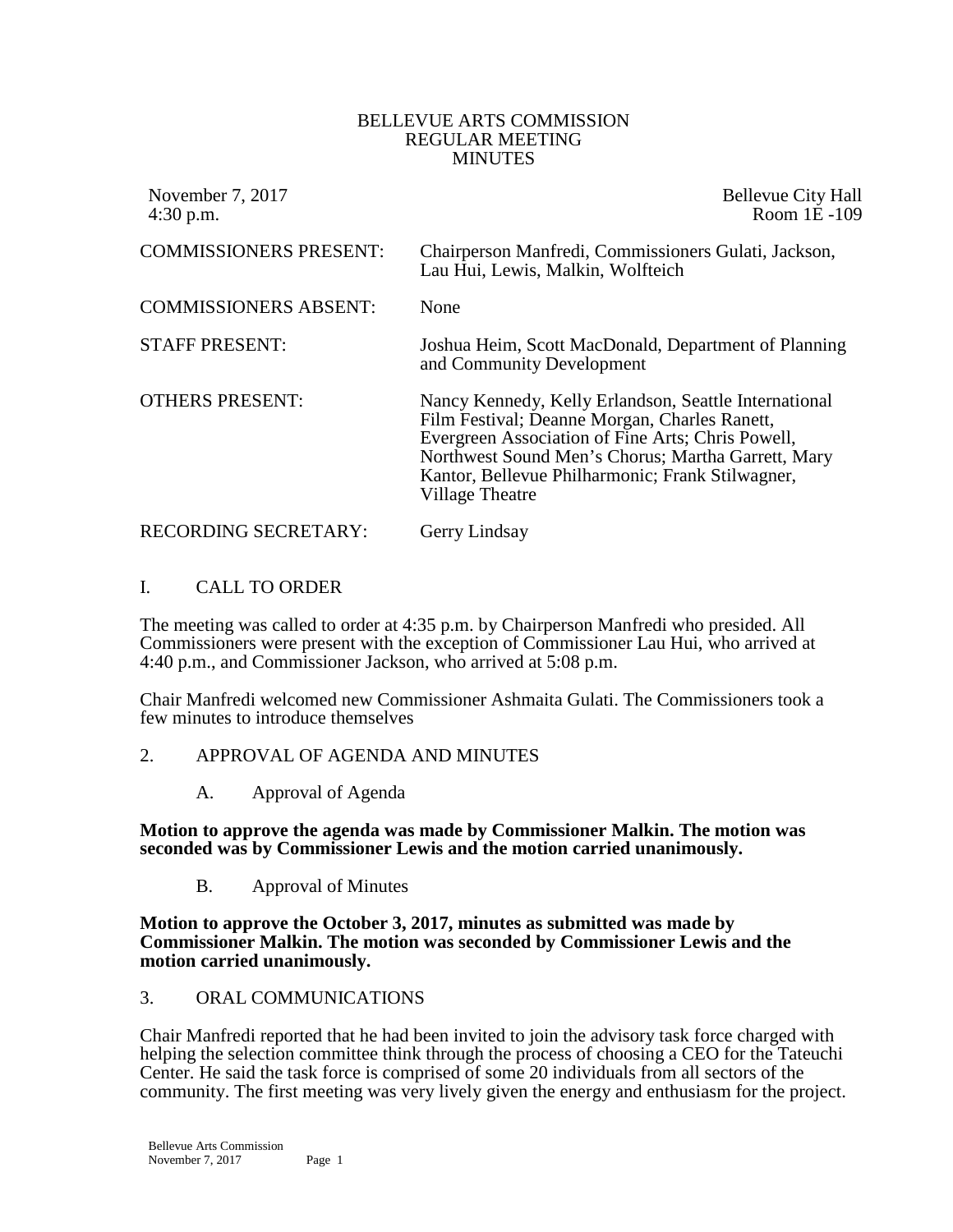### 4. ACTION ITEMS AND DISCUSSION ITEMS

### A. Presentations by Organizations

Arts Program Manager Joshua Heim called attention to the information in the packet regarding each organization, the nature of the artistic service and public benefit, the amount requested and the amount awarded for 2017. He said Music Works Northwest was unable to be present for the meeting and would make its presentation instead in December, and that Tasveer was also unable to participate but asked him to read something into the record.

Ms. Nancy Kennedy, Director of Partnerships for the Seattle International Film Festival (SIFF), introduced her colleague Kelly Erlandson, Community Relations Manager for the organization. She explained that SIFF has been in existence for 44 years and has been in Bellevue for more than a decade. Two weeks of the film festival is now presented at Lincoln Square.

Ms. Erlandson said the recent festival was in Bellevue for 14 days and had 39 films. One of the things that helps make the festival successful in Bellevue is the fact that the city is greatly diverse. Films in 21 different languages were screened with English subtitles. Thirteen percent of the total SIFF audience of 140,000 comes from Bellevue. In addition to being impactful in the theater, SIFF is impactful in the community. For 2017, 228 students were served in the Bellevue area through filmmaker visits at schools and through free screenings of films relevant to their curriculum. In addition, 576 free and discounted tickets are also distributed annually to underserved communities, with the distribution being handled by community partners on the Eastside.

Ms. Kennedy noted that SIFF is very affordable with tickets priced at \$14 or less, and there are various discount packages available for teens, seniors and students where tickets go for as little as \$5. New initiatives are being worked on for 2018 that will not necessarily be part of the Eastside Arts Partnership grant. SIFF is working with WASA, a new gallery in Bellevue that sponsors films from China; and with Jubilee Reach to bring the SIFF youth filmmaking program to some of the middle schools in Bellevue.

Ms. Erlandson said SIFF also serves artists and filmmakers relative to film submissions and representing their works in the festival. For 2017, seven persons from Bellevue submitted films, up from only two in 2016. Entry fees are waived for all filmmakers from Washington state, or for films that are 50 percent or more shot in the state.

Commissioner Lewis asked if festival has grown from 2016. Ms. Kennedy said growth in Bellevue has been steady, starting with the Eastside International Film Festival at Meydenbauer Center. The programmers recognize that there is a significant Russian community in Bellevue so a film from Russian is always included. Some 20 Chinese students will be brought in to spend two months on the Eastside doing a film studies program at Northwest University in Kirkland. SIFF is the preeminent film arts organization in the state and is putting a lot of effort into outreach and education programs.

Ms. Deanne Morgan, President of Evergreen Association of Fine Arts (EAFA), said the organization started out as the Eastside Association of Fine Arts with five students taking classes from Marion Langston, who was an instructor at Bellevue College. Everyone had such a good time they decided to start an organization open to everyone from beginners to professionals. That was more than 40 years ago. EAFA is an exciting organization for fine arts. The whole Eastside has done an incredible job for the performing arts, but organizations struggle when it comes to the fine arts relative to finding places to meet and to hold shows. In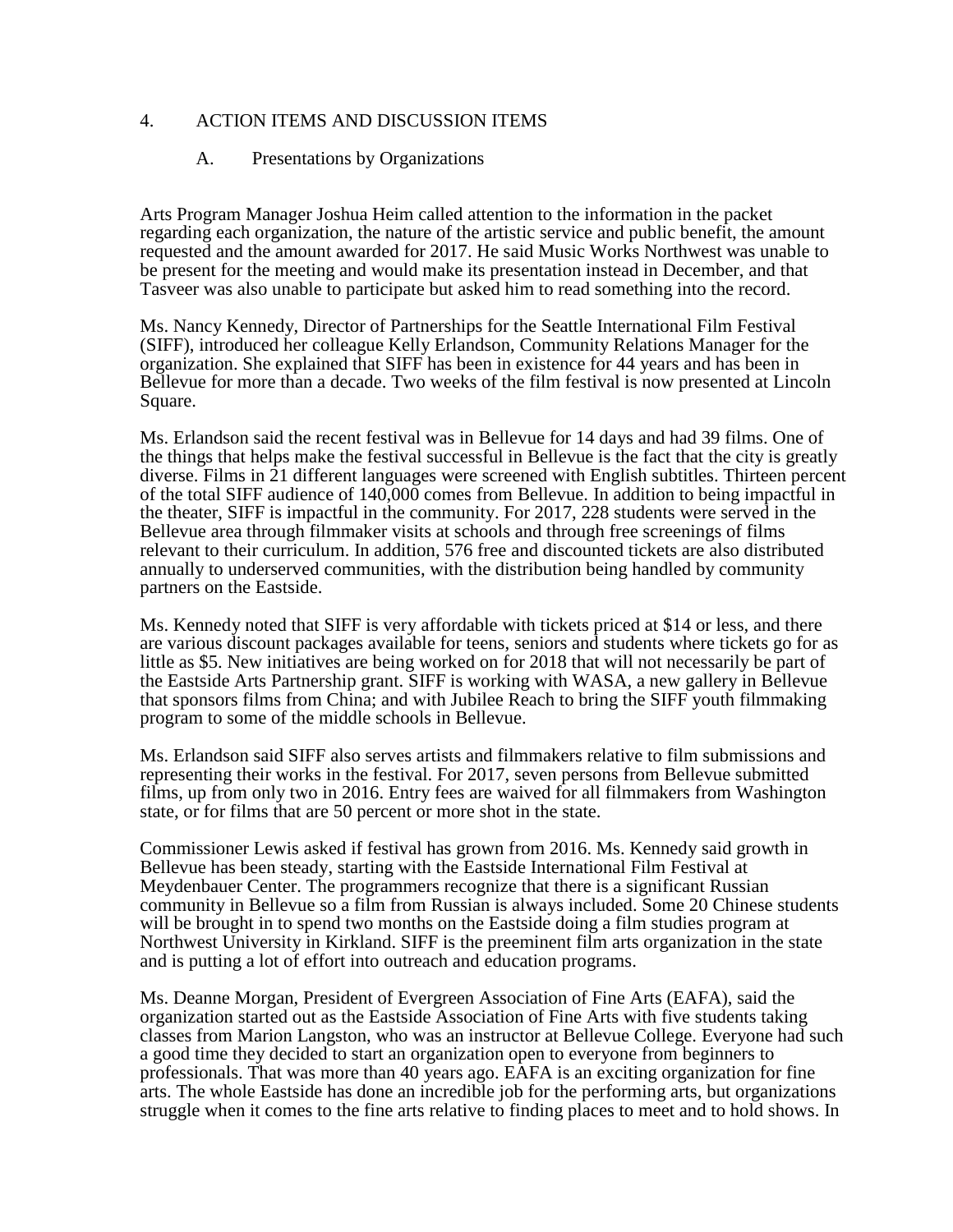a space only 1500 square feet or so all of the fine arts organizations, like the Northwest Water Color Society, the Pastel Society and Puget Sound Group of Northwest Artists, could share the space. EAFA is a nearly free organization open to all; there are annual dues of \$45 that are used to pay for meeting space between May and September. Well-known artists are invited to conduct demonstrations at each meeting. Finding space continues to be the main issue. Currently the organization meets at Westminster Chapel. The meetings are open to all, not just members. Demonstrations at the meetings are filmed and posted to the website to reach a wider audience.

Ms. Morgan said the public arts program offered by EAFA includes nine venues in Bellevue. At each of the venues, paintings are on display every day all year round. The talent of local artists is amazing. Many members give classes, and juried art shows are held regularly, though finding space remains an issue.

Mr. Chris Powell, Director of Marketing for Northwest Sound Men's Chorus, said the organization is the Bellevue chapter of the Barbershop Harmony Society, the world's largest all-male singing organization with 22,000 members across North America. There are affiliated men's and women's organizations in more than a dozen countries bringing the total number of active singers to more than 80,000 worldwide. The common image of barbershop singers includes flat straw hats and striped jackets from the 1920s, but while that is part of the history of barbershop, it is not a full representation of the current organization. Barbershop quartet singing is only about half of the music now; the other half involves choruses. There are more than 700 choruses in the United States and Canada.

Northwest Sound Men's Chorus is a men's acapella chorus that performs in a variety of musical styles, including Americana, jazz, show tunes, pop and more, all with a distinctively rich barbershop harmony. At any given show classic songs like Puttin on the Ritz and Wonderful World, popular songs by artists such as Michael Bublé, Harry Connick, Jr., Queen and the Beattles, and Disney songs. Concerts are produced and performed several times each year in Bellevue featuring groups from within the local organization as well as nationally known acapella performers. Each year at the Strawberry Festival, the organization hosts a booth offering singing demonstrations in which members of the public are invited to join.

Northwest Sound Men's Chorus participates in competitions and has been the regional champion and international competitors 12 times over the last 32 years, and has finished in the top  $20$  in the world for the last two years in a row.

Mr. Powell said Northwest Sound Men's Chorus is also a teaching chorus in line with the mission of the Barbershop Harmony Society to preserve and encourage barbershop singing. Every rehearsal includes vocal instruction from the musical director and other musical coaches. Special programs that teach acapella singing to members of the community are also put on. The Sing Sing Sing program involves six weeks of free group music lessons once or twice a year, open to all interested men in the community. Some 2000 men are served in each of the classes. The grant proposal submitted is related to support and advertising for the program.

Commissioner Lau Hui asked how many shows are produced each year. Mr. Powell said there are two in June and two in December, along with other performances around the community, including at the Strawberry Festival. On November 26 the chorus will perform at the Garden d'Lights Christmas show.

Ms. Martha Garrett, interim Executive Director for the Lake Washington Symphony Orchestra, the organization is often known as the little orchestra that wouldn't go away. For 42 years the orchestra was known as the Bellevue Philharmonic and the tough recession of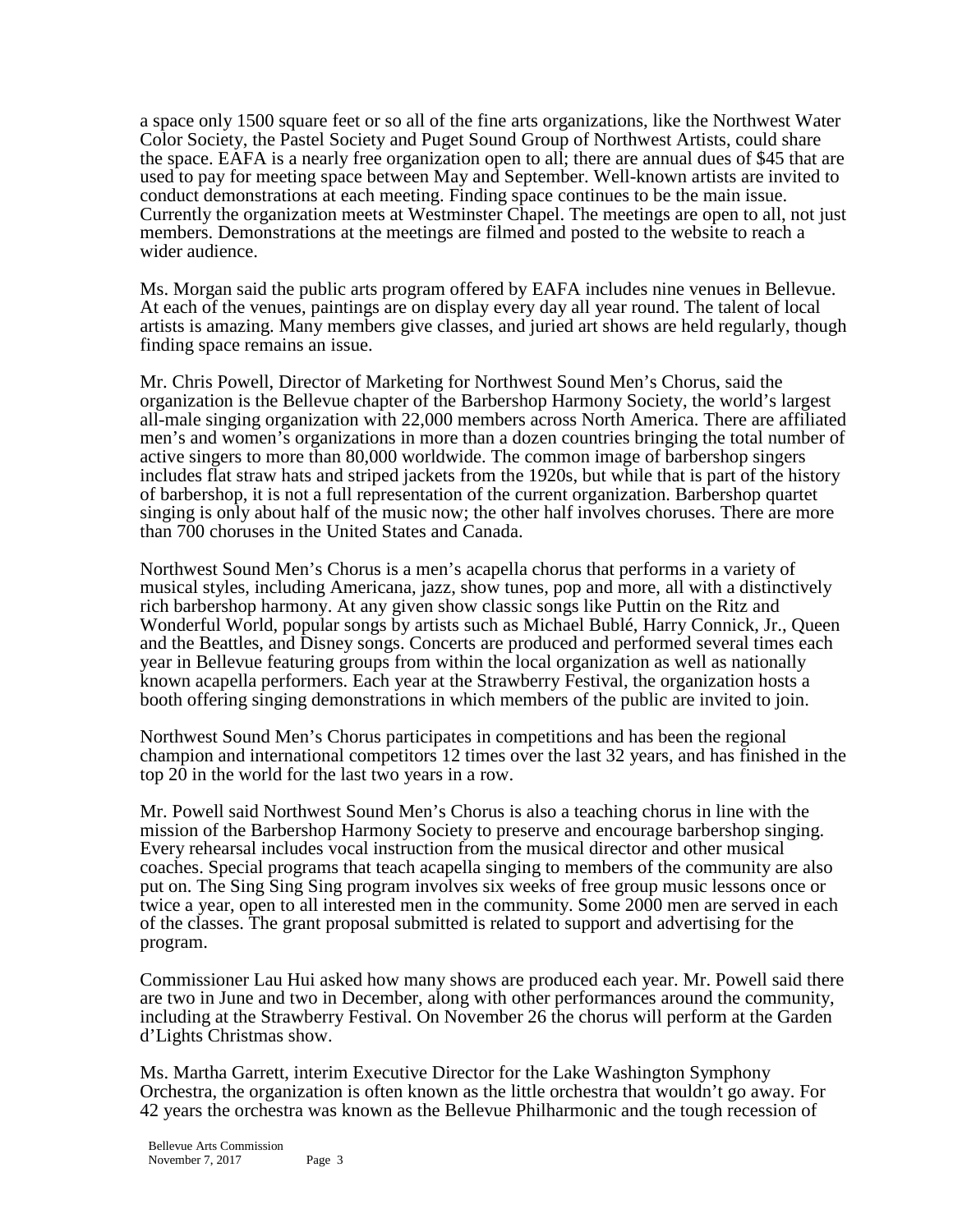2008 forced the organization to shut down. In 2012 the group reformed with a new board, and in 2014 the first concert was a great success. In 2015 the organization gave two concerts, and in 2016 there were three concerts. By the end of 2017 and on into 2018 the group will be doing five concerts annually. The budget in 2007-2008 was \$550,000 annually, which in today's money would be closer to \$1 million. The objective of the organization is to become the major symphony for the Eastside.

Mary Kantor, President of the Bellevue Philharmonic, said a sensory friendly concert is offered for kids on the autism spectrum. The most recent one was at Halloween and was a success. Ms. Garrett said the reception for the sensory friendly concerts has been amazing, measured largely by the tears in the eyes of the parents. Ms. Kantor said the concert is offered in partnership with the Seattle Pacific University music therapy program.

Ms. Garrett said the masterworks concert involves working with world-renowned soloists who live in the Puget Sound area. A concert was recently conducted with Mark Salman, an internationally known pianist, and last year international violin soloist Sophie Lee performed with the orchestra.

Between 60 and 70 percent of the Bellevue Philharmonic audience comes from Bellevue. Clearly the organization is appealing to local residents. The biggest challenge as an orchestra lies in developing new audiences. Audiences that go to the symphony are a Saturday night or a Sunday afternoon are dwindling. Part of the long-term plan is to bring kids in from the Bellevue community to attend children's concerts. It is also necessary to look at different programming apart from the typical all classical music.

Commissioner Malkin asked where rehearsals and performances are held. Ms. Garrett said a partnership has been formed with Westminster Chapel. They hired Bellevue Philharmonic as the orchestra in residence and two symphony concerts per year are done there. The rehearsals are held there as well ahead of the concerts.

Ms. Kantor said children under 18 were admitted in free to the Halloween concert. The adults were charged only \$10 each, which was not nearly enough to finance a full orchestra. The organization relies on grants to subsidize ticket sales. Children under 18 are admitted free to all concerts. Advertising is done via Facebook Boost and mailed postcards. KING-FM has been very generous in promoting the concerts. The kids concerts are advertised through the Bellevue School District.

Mr. MacDonald asked how big the performance audiences are. Ms. Kantor said there were a few hundred at the masterworks concert, and there were about 80 at the Halloween concert. She said the next concert will be the Christmas concert scheduled for December 8, 9 and 10 at Westminster Chapel.

Mr. Frank Stilwagner, Director of Development for Village Theatre, thanked the Commission for its continued support over many years. He said the main program offered by the organization in Bellevue is the Pied Piper school program. Village Theatre started in Issaquah in 1979 and will be celebrating its 40th anniversary in 2019. Village Theatre is the largest fully producing theater in the Puget Sound region. Everything done by the organization is built from the ground up and performed in one of the facilities. The organization's annual budget is \$13.2 million, which compares to the \$10 million budget for Seattle Repertoire, \$5 million for Act Theater, and \$23 million for Fifth Avenue.

Village Theatre exists to serve mostly people on the Eastside. More than 22 percent of the main stage audience lives in Bellevue, and 17 percent of the youth in the kids stage programs come from the Bellevue community. Pied Piper is held at Meydenbauer Center, and there are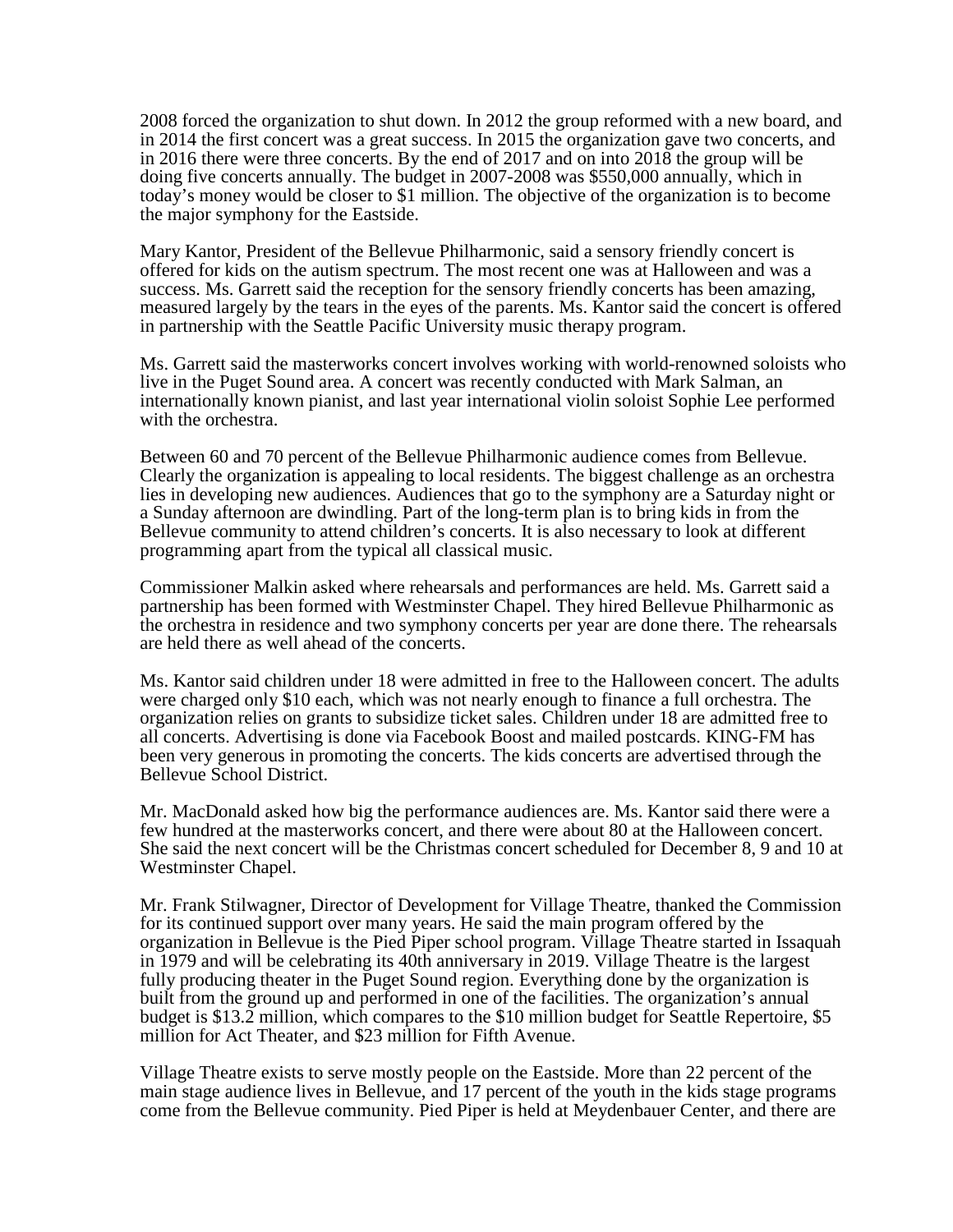school programs offered in the Bellevue School District, including 18 shows during the past year for 5577 students. Of those, 28 percent were on full scholarship and paid nothing, and another 30 percent paid half of the \$7 fee; the balance paid the full price. All of the participating schools receive free in-school workshops, and during the last year 63 such workshops were conducted between the Everett and Bellevue locations; 47 of the workshops were in Bellevue and served over 1300 students. Pied Piper started in Everett 27 years ago and is one of the most exciting things Village Theatre does given that it reaches so many young people.

Village Theatre has long been engaged in Bellevue, particularly with the Pied Piper program, but the organization would like to do more, especially with the Main Stage program. Executive Producer Rob Hunt has been asked to serve as part of the executive director advisory committee for the Tateuchi Center; he also sits on the programming committee. Once the facility is built, Village Theatre intends to have at least a holiday show there running for four weeks or so there and specifically developed, produced and performed at the Center. Plans call for an additional program offering during the summer months.

Village Theatre has a grant application in to the Commission that seeks continued funding. The goal is to continue to expand outreach efforts and free in-school workshops. The organization also would like to increase the number of shows at Meydenbauer Center and on the Eastside in general.

Commissioner Malkin asked how much of the audience in general is multicultural. Mr. Stilwagner said almost three years ago the board put together a strategic plan looking out to 2020. A huge part of the plan is focused on social and racial equity, an element that is reflected in the shows presented, including Pied Piper and Main Stage. The organization is actively color conscious in its casting efforts and selecting productions.

Mr. Stilwagner said apprenticeship programs are offered through the Kids Stage programs. Kids audition to be in shows and when chosen work with professional actors. They get paid but they can also get high school or college credit. The organization is seeking to accredit its youth education programs. The Summer Independent program allows kids from junior high to age 20 to promote shows to the production leaders and director of youth education. Last year there were ten groups come to present program ideas in which they have to do everything from marketing to fundraising, directing, lighting, sound and casting working side by side with the professionals.

Commissioner Jackson asked how staged the children's programs are. Mr. Stilwagner said it involves far more than a few boxes and paper mache trees. The companies worked with have sets and costumes as well as professional performers who are paid union wages.

Commissioner Jackson asked what strategy was involved in Pied Piper presenting shows instead of producing them. Mr. Stilwagner said part of the agreement when Village Theatre took over management of the Everett Performing Arts Center where Pied Piper was the resident presenting company was that the organization would continue doing what they had been doing. It is a good business model to continue to present. Consideration has been given to doing a show or two, but it has been found to be more advantageous to bring the kids in to the Main Stage programs.

B. Grand Connection Art & Cultural Plan Endorsement

Mr. Heim reminded the Commissioners that the Grand Connection Art and Cultural Element was presented to the Commission in July, after which it was posted along with the broader Grand Connection vision framework document. No comments were received regarding the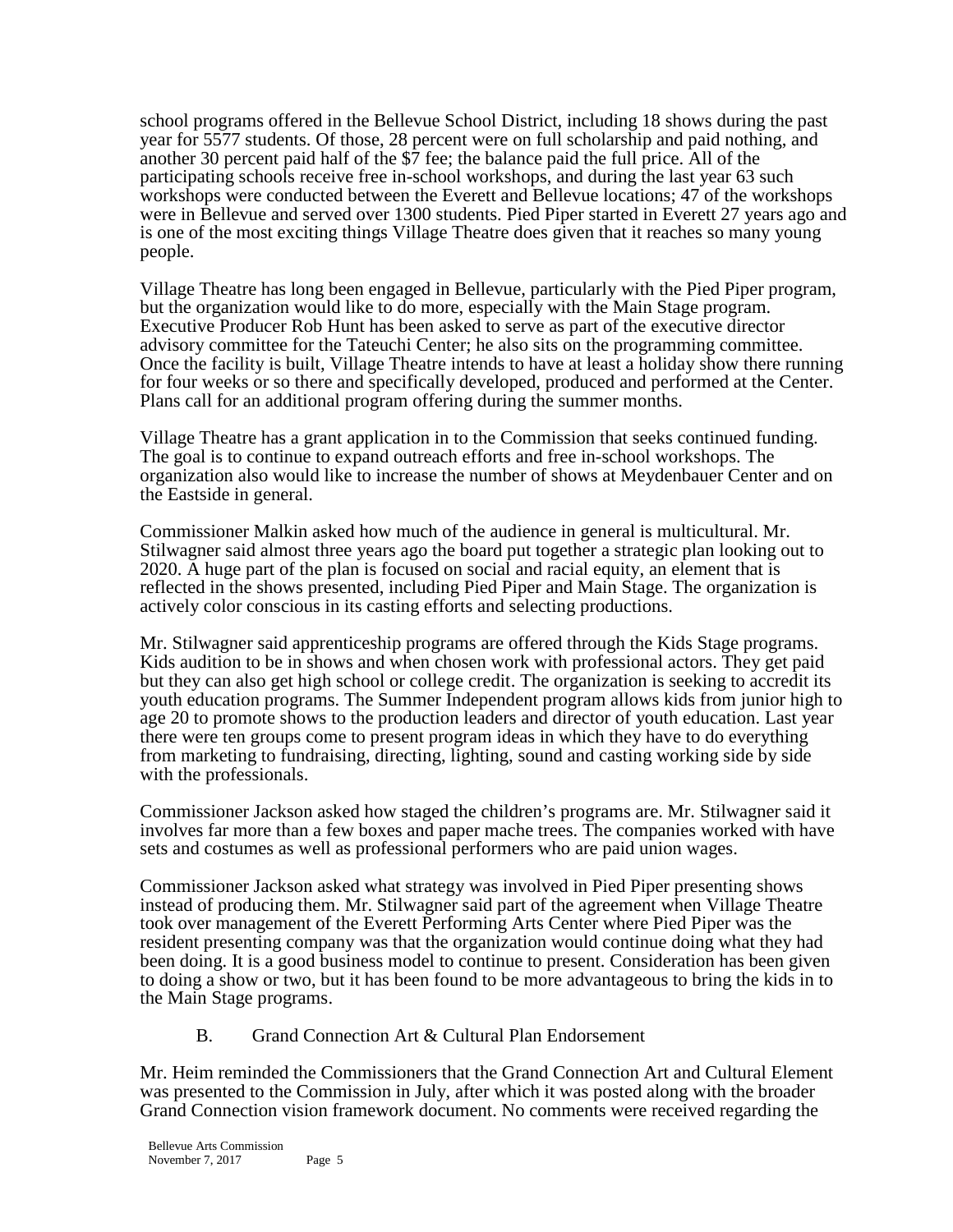document. The overall Grand Connection vision document is set to be before the City Council for endorsement on December 11. Most of the content of the Art and Cultural Element will be included in the main document; the element will also be included as an appendix. Endorsement of the overall document will include the Arts and Cultural Element piece.

The Arts and Cultural Element includes the framework that talks about the vision of the Grand Connection being a cultural corridor; the goals about marking the space both with public art and new public programs; a number of strategies; and a listing of the big moves and the first moves. The department is about to launch a civic center master plan that includes a proposal for the arts program to co-manage it.

Chair Manfredi asked about the standalone Grand Connection Arts Program. Mr. Heim said it remains only an idea that would appear in the next budget deliberations for 2019-2020. The idea is that there is a lot of work to be done and rather than reprioritize and push away some of what the arts program already does, the work could become part of a city program or addressed by an organization. At the master plan level, specific strategies are not identified.

#### **A motion to endorse the Grand Connection Art and Cultural Plan, and to encourage the City Council to adopt it, was made by Commissioner Lewis. The motion was seconded by Commissioner Malkin and the motion carried unanimously.**

### C. Artspace Project Discussion

Mr. MacDonald noted that the Commissioners had previously been asked to read through the report and added that the staff core group developed a series of questions that were either raised directly by Artspace or questions in need of being answering fully before realizing the project.

For the benefit of Commissioner Gulati, Mr. MacDonald took a few minutes to explain the Artspace project and the steps taken to date.

Commissioner Jackson pointed out that the there are long waiting lists for the Artspace projects in Seattle and she asked if there are situations in which their developments have not filled up right away. Mr. MacDonald said he has not heard of any Artspace developments having problems filling up. He said he is not aware of other communities having built affordable artist spaces. There is a real need for cultural and community space in nearly every community so that is what usually gets the attention. There is also a clear need for affordable housing which is difficult to achieve, particularly due to high land costs. The city owns some parcels, and Sound Transit will be transmit some properties to the city after the light rail line is completed.

Answering a question asked by Commissioner Gulati, Mr. MacDonald said the Bel-Red area was designated as an arts district back in 2008, but there has not really been any movement toward making that a reality. Commissioner Jackson pointed out that in fact, many of the artists in that area have been and are being forced out as the area converts to another downtown. Mr. MacDonald agreed that escalating land values that resulted from rezoning the area have had that effect.

Mr. MacDonald said Artspace came into the community and was provided with background material, including demographics and area profiles of the different opportunity areas, such as Crossroads, Bel-Red, downtown and Wilburton. With the exception of Crossroads, the areas are where the city does own some property of sufficient size. The background materials included the Comprehensive Plan, the Bel-Red subarea plan, information about the planned multicultural center and the Grand Connection, to give context about things in the works in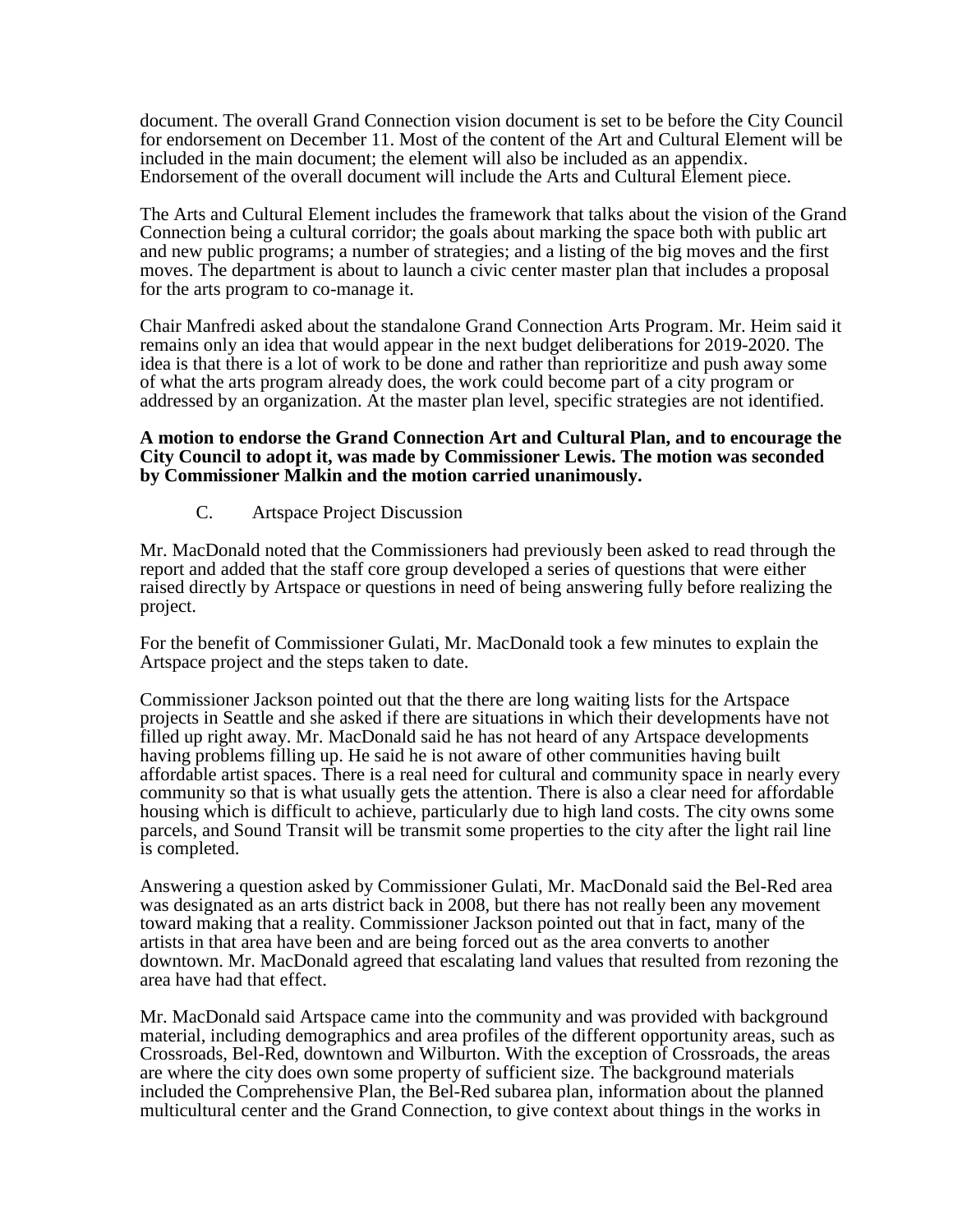the city. Information was also shared about the creative and cultural spaces in the city. Representatives came out for a two-day visit and met with four different focus groups representing artists and arts organizations, financing and funding interests, civic leadership, and the business community. There was also a public meeting with some 60 persons. There was widespread support for affordable space for organizations, including affordable live/work space.

Artspace seeks in its feasibility study to establish the community need and to clarify what help the local needs. They also look at the need regionally. The Seattle development with the shortest wait list is 600 artists; the longest wait list spans a decade. The Artspace work is divided into two segments and they are halfway through the process. From the community they say they clearly heard there is a need for affordable space for the arts. From that they developed three strategies. The first strategy involves creating an Artspace model mixed use facility that incorporates multiple types of creative spaces, including live/work housing, work and studio shared space with specialized equipment, and creative and commercial space. Their initial project concept for employing the strategy assumes a 75-100 unit affordable live/work facility. The steps identified for moving the strategy forward include conducting an Arts Market study; having an in-depth conversation about priority areas, including Sound Transit's Operations and Maintenance Facility Eastside site across from the Spring District. The City would need to act quickly to influence the RFP to promote the inclusion of an affordable arts development. However, without the completion of the Arts Market study, there is not enough data to show that the need exists yet. King County has set aside \$10 million for affordable housing within the transit-oriented development areas of Bel-Red. Accordingly, development of an affordable artist live/work space in Bellevue could be easier without a substantial contributions from either the city or private philanthropy.

Commissioner Lau Hui said she assumed the \$10 million from King County is for affordable housing generally, not just for affordable artist live/work space. Mr. MacDonald said the guidelines for the funds are not yet completed, but the county is imagining that they will go to at least two projects, with a maximum of \$5 million per project.

With regard to the priority area of Wilburton, Mr. MacDonald said the Lincoln Center site is one potential site. Artspace did not look at specific sites. The city owns the fouracre parcel, part of which will be taken up by the Sound Transit light rail project.

Artspace wants the city to get going on identifying leaders within the creative community to help form an advocacy or advisory body to help steward the project and facilitate making connections.

Mr. MacDonald said the second strategy is focused more on the planning side of things. It is focused on adopting or expanding developer incentives to encourage carve-outs of below market-rate creative spaces in private developments. There are a number of incentives built into the Land Use Code for the downtown and Bel-Red, and the Wilburton rezone effort that is underway will develop incentives as well. The Bel-Red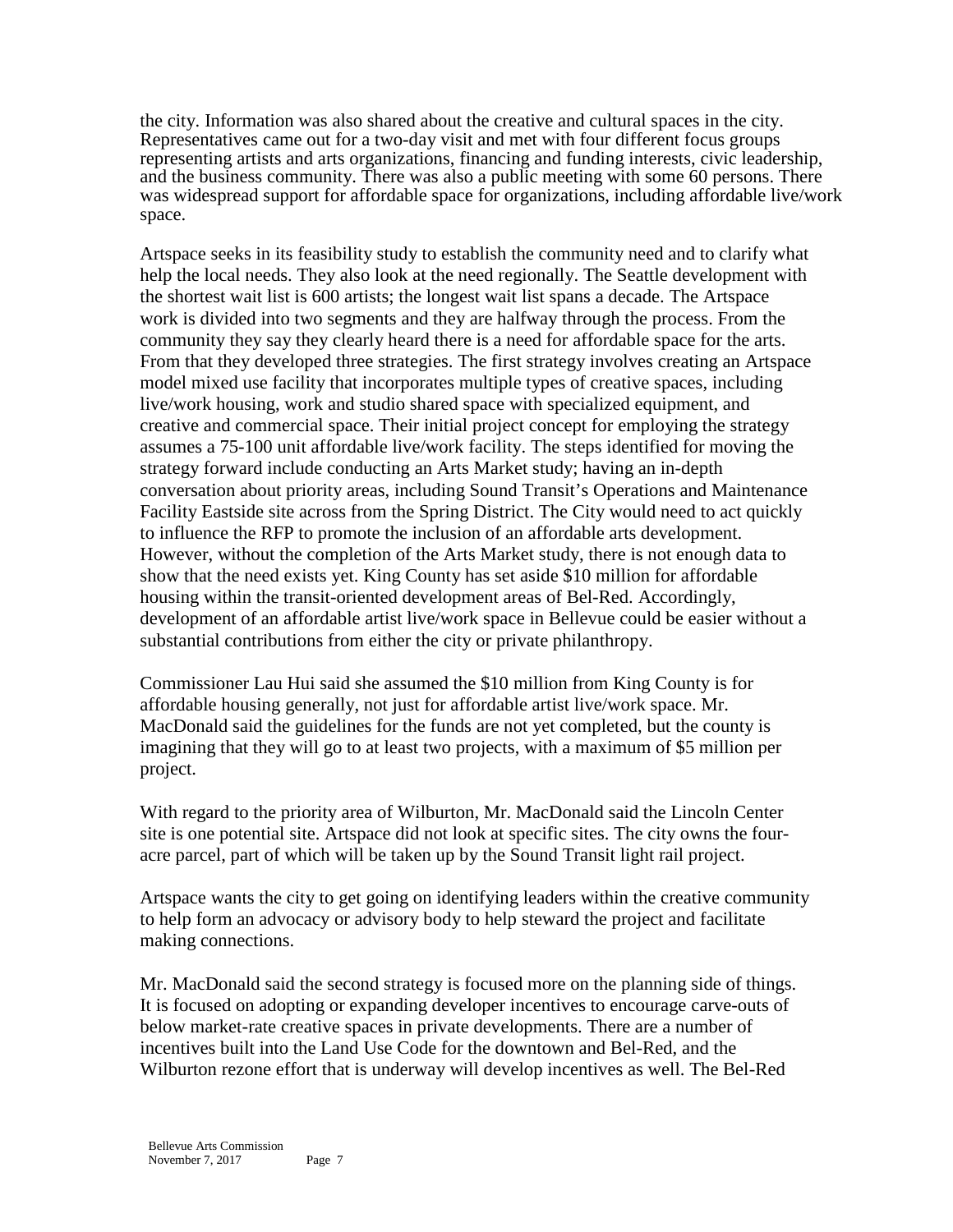look back, set to get under way in 2018, will provide an opportunity to review and revise the incentives in place there.

The third strategy involves curating a shared space collaborative for creative commercial enterprises and non-profit arts-related organizations. Mr. MacDonald said that will be better defined by the Arts Market study.

The work done to date has raised a number of questions, including three key questions: is the vision of Bel-Red as an arts district is viable; how do artists and arts organizations in Bellevue and around the region want to be connected to the arts community; and how do artists, non-profits and creative businesses define affordability. Through various efforts, there has been a lot of community support evidenced for Bel-Red being an arts district. There has not, however, but a lot of discussion among artists about their level of support for the Bel-Red arts district. The distinction is important and their views need to be ascertained.

Commissioner Gulati suggested that beggars cannot be choosers. Artists in need of affordable space will take what they can get. Artists do not normally have the bandwidth of choice. Artists struggle due to a lack of space that truly meets their needs, but they will take whatever comes along so long as it is affordable and located in a place where people can access it. Mr. MacDonald agreed. He noted that initially the 130th area of Bel-Red was seen as the prime location because it is called out by policy and is generally considered to be the heart of the arts district. There are currently quite a few artists and arts groups located in that area.

Mr. MacDonald said Artspace had questions about the viability of the 130th area and the Bel-Red arts district in the foreseeable future. They raised a number of questions that will be addressed as part of the Bel-Red look back. The Arts Market study will seek to answer questions about how artists and arts organizations want to be connected to the arts community, as well as questions around what artists and the arts community defines affordability.

Commissioner Malkin pointed out that Artspace already has a relationship with Sound Transit. While that will probably not appear in the report, the fact could generate some degree of optimism relative to how the conversation might progress. He asked if Artspace suggests the Commission should make some sort of gesture toward Sound Transit. Mr. Heim said that has not been proposed. They are clear that Sound Transit and the city are separate entities and that neither the city nor the Commission has any bearing on decisions made by Sound Transit.

Mr. MacDonald said staff would come back to the Commission at a future meeting with a strategy aimed at fitting all of the pieces together.

D. Of Mice and Meng Exhibition Proposal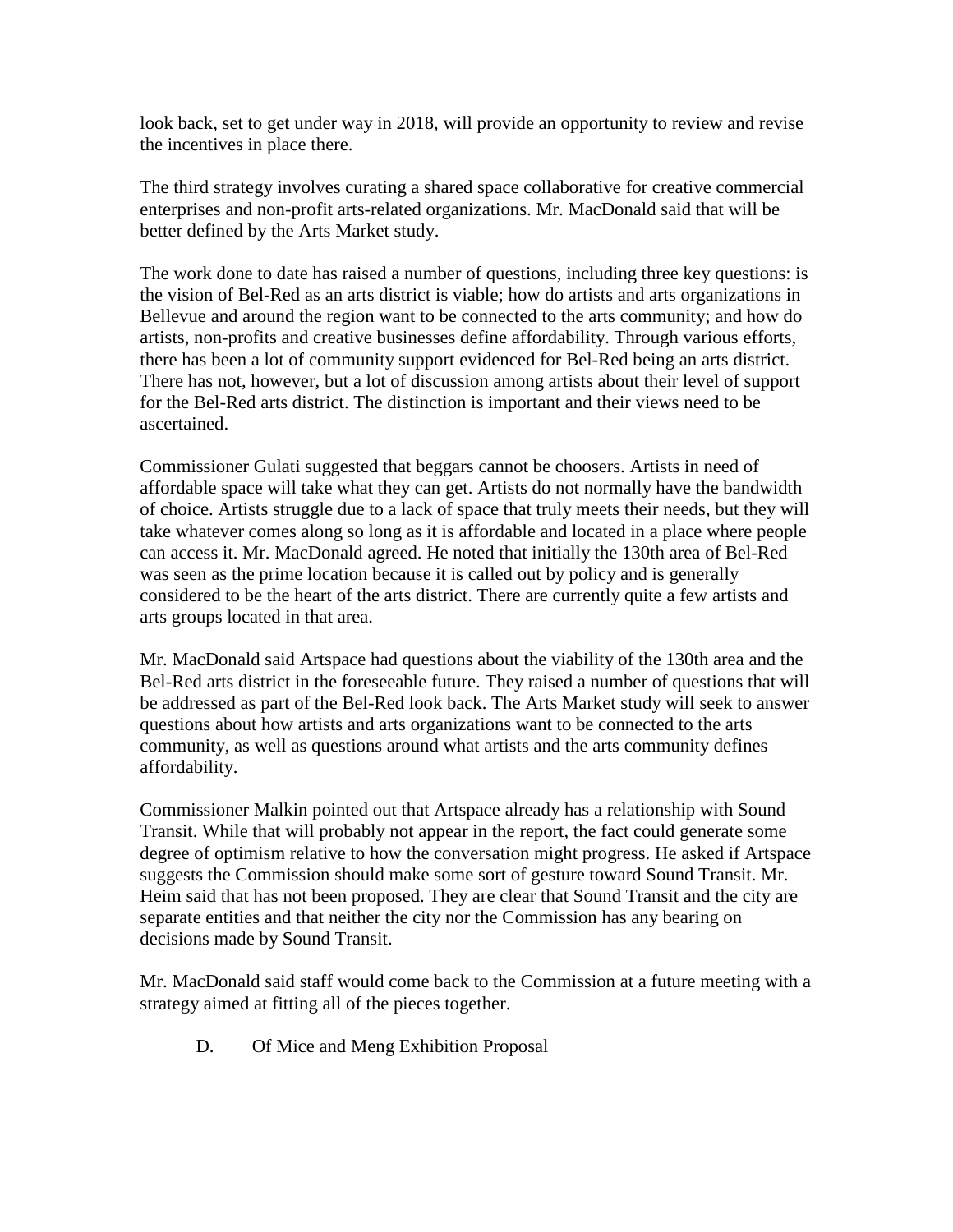Mr. Heim said the exhibition proposal is a new idea that is not a new idea. Exhibitions have been done in the past, notably with Bellwether, that involved a City Hall component. Relatively recently the Commission also included an exhibition for Asian Pacific-American Heritage Month. The Of Mice and Meng proposal fits with the notion of Bellwether occurring annually. The City Hall site will be complicated in the coming three or four years due to construction activities and the resulting access issues, which means exhibitions during that time will likely occur away from City Hall. The community and city employees love having Bellwether exhibits in the building and wish they would occur more often. A line item was included in the public art budget for an annual exhibition, and those are the funds that would be used for the Of Mice and Meng exhibition.

As proposed, the exhibition will feature artwork from the Wing Luke Museum of the Asian Pacific American Experience. The works are by a now deceased artist named Meng Huang who came to America as an immigrant after training as an artist in Hong Kong. The works involve found items. The idea is to have the works on display at City Hall between February 16, 2018, and December 31, 2018.

A motion to endorse the exhibition proposal Of Mice and Meng for display at City Hall was made by Commissioner Jackson. The motion was seconded by Commissioner Lewis and the motion carried unanimously.

Commissioner Malkin mentioned that the exhibition will be the second Asian show in a row. He suggested the Commission should think a little more broadly. He agreed that the opportunities just happened to arise in that order, but consideration should be given to who else the city could partner with. Mr. Heim said the pilot project will help determine how the partnership piece will work and get onto the schedule of doing an annual exhibition. The Commission could help by coming up with a partnership strategy during 2018.

- 5. COMMISSION QUICK BUSINESS None
- 6. REPORTS
	- A. Commissioners' Committee and Lead Reports As Noted
	- B. Project Updates from Staff As Noted

# 7. CORRESPONDENCE, INFORMATION

- A. Written Correspondence As Noted
- B. Information
	- i. Committees As Noted